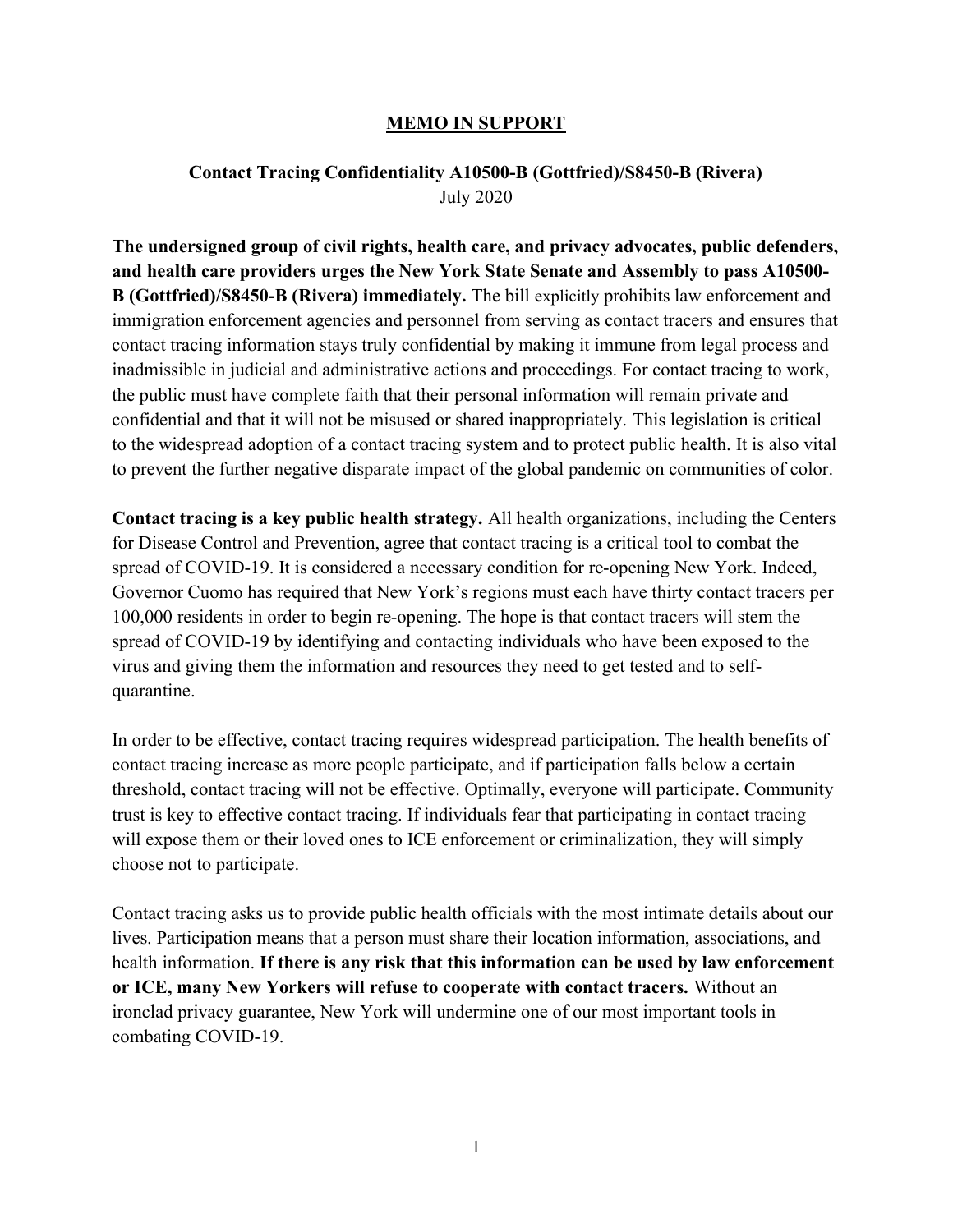Allowing law enforcement to access - and weaponize - contact tracing data will disproportionately impact communities of color. Black and brown communities are disproportionately likely to suffer from COVID-19 because of a toxic cocktail of socioeconomic factors, physical environment, and barriers to quality health care. These communities also bear the brunt of over-policing generally, and specifically in the enforcement of COVID-19-related social distancing specifically.

The events following the death of George Floyd have laid bare the distrust and fear of law enforcement that is felt so acutely within communities of color. Prior to these events, the coronavirus pandemic was devastating the very same communities with higher infection and death rates, widespread job loss, and lack of sufficient health care. The police immediately weaponized the health crisis against communities of color by abusive and sometimes brutal enforcement of social distancing rules primarily against communities of color. Contact tracing confidentiality legislation is critically important. Communities of color must be certain that participation in this necessary health program will not be weaponized against them.

We have already seen the fear of law enforcement involvement in contact tracing have significant negative effects on public health efforts in Minnesota. There, the police have claimed that they are contact-tracing protesters,<sup>1</sup> and, as expected, there has been reduced participation in contact tracing. Health officials in Minnesota have spoken out about the misuse of data and how it is negatively impacting their ability to do their work. We cannot allow those mistakes to be repeated in New York.

When it comes to contact tracing, the privacy, civil rights, and public health goals are completely aligned. The public health goal of contact tracing - to stem the spread of COVID-19 - will not be achieved if people do not trust that their information will be protected. This trust can only be achieved by prohibiting law enforcement and immigration enforcement from accessing contact tracing data and serving as contact tracers. For these reasons, we urge the Senate and Assembly to pass A10500-B/S8450-B immediately.

Sincerely,

Access Now ACT UP NY Albany Damien Center Amida Care Apicha Community Health Center Bannon Consulting Services Bend the Arc: Jewish Action Long Island

<sup>&</sup>lt;sup>1</sup> See https://www.cnet.com/news/contact-tracers-concerned-police-tracking-protesters-will-hurt-covid-19-aid/.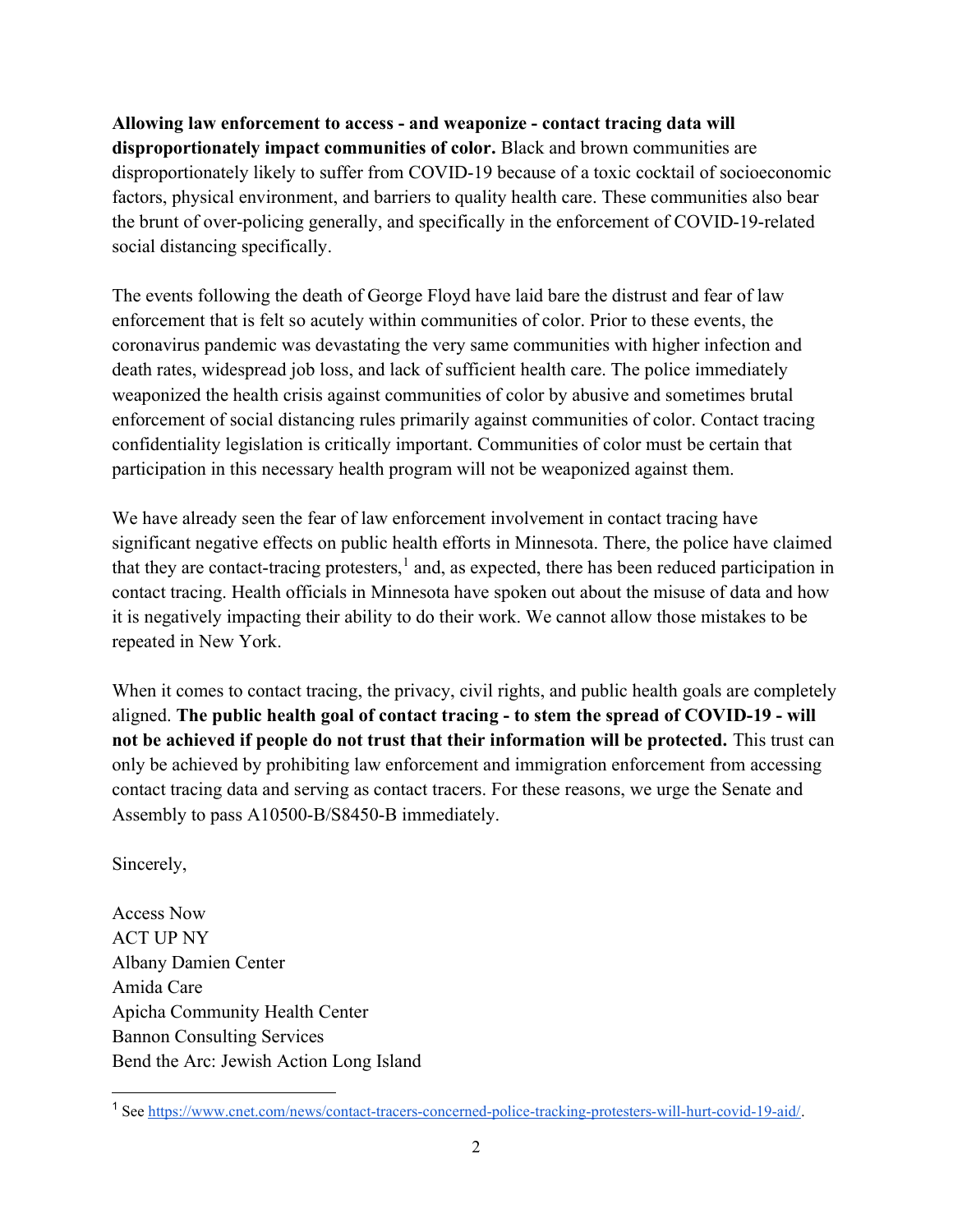Brooklyn Community Bail Fund Brooklyn Defender Services The Bronx Defenders Brooklyn Community Bail Fund Callen-Lorde Community Health Center Center for Appellate Litigation Center for Community Alternatives The Center for HIV Law and Policy Center on Privacy & Technology at Georgetown Law Chief Defenders Association of New York Children's Defense Fund-NY Citizen Action of New York CNY HIV Care Network Commission on the Public's Health System Community Access Correctional Association of New York COVID-19 Working Group New York Demand Progress Drug Policy Alliance Evergreen Health Exponents Finger Lakes Community Health Gender Equality New York God's Love We Deliver, Inc. Harlem United Harm Reduction Coalition Health People Hispanic Health Network Housing Works, Inc. Innocence Project In Our Own Voices, Inc. Immigrant Defense Project JMacForFamilies Katal Center for Health, Equity, and Justice Kids For College Latino Commission on AIDS LatinoJustice PRLDEF Legal Action Center The Legal Aid Society of NYC The Legal Aid Society of Westchester County